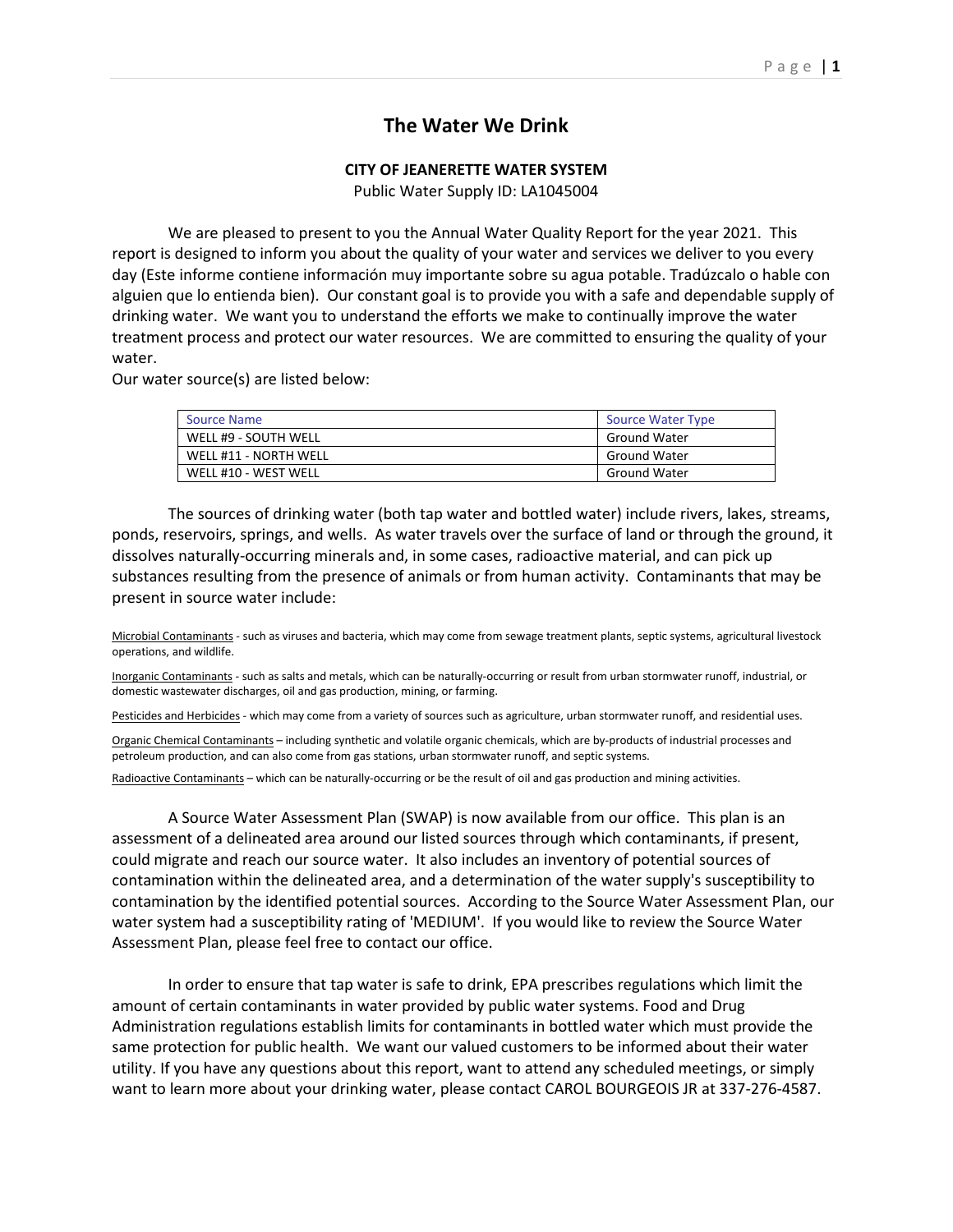If present, elevated levels of lead can cause serious health problems, especially for pregnant women and young children. Lead in drinking water is primarily from materials and components associated with service lines and home plumbing. CITY OF JEANERETTE WATER SYSTEM is responsible for providing high quality drinking water, but cannot control the variety of materials used in plumbing components. When your water has been sitting for several hours, you can minimize the potential for lead exposure by flushing your tap for 30 seconds to 2 minutes before using water for drinking or cooking. If you are concerned about lead in your water, you may wish to have your water tested. Information on lead in drinking water, testing methods, and steps you can take to minimize exposure is available from the Safe Drinking Water Hotline or a[t http://www.epa.gov/safewater/lead.](http://www.epa.gov/safewater/lead)

The Louisiana Department of Health routinely monitors for constituents in your drinking water according to Federal and State laws. The tables that follow show the results of our monitoring during the period of January 1st to December 31st, 2021. Drinking water, including bottled water, may reasonably be expected to contain at least small amounts of some contaminants. The presence of contaminants does not necessarily indicate that water poses a health risk.

In the tables below, you will find many terms and abbreviations you might not be familiar with. To help you better understand these terms, we've provided the following definitions:

#### Parts per million (ppm) or Milligrams per liter (mg/L) – one part per million corresponds to one minute in two years or a single penny in \$10,000.

Parts per billion (ppb) or Micrograms per liter (ug/L) – one part per billion corresponds to one minute in 2,000 years, or a single penny in \$10,000,000.

Picocuries per liter (pCi/L) – picocuries per liter is a measure of the radioactivity in water.

Treatment Technique (TT) – an enforceable procedure or level of technological performance which public water systems must follow to ensure control of a contaminant.

Action level (AL) – the concentration of a contaminant that, if exceeded, triggers treatment or other requirements that a water system must follow.

Maximum contaminant level (MCL) – the "Maximum Allowed" MCL is the highest level of a contaminant that is allowed in drinking water. MCL's are set as close to the MCLG's as feasible using the best available treatment technology.

Maximum contaminant level goal (MCLG) – the "Goal" is the level of a contaminant in drinking water below which there is no known or expected risk to human health. MCLG's allow for a margin of safety.

Maximum residual disinfectant level (MRDL) – The highest level of a disinfectant allowed in drinking water. There is convincing evidence that addition of a disinfectant is necessary for control of microbial contaminants.

Maximum residual disinfectant level goal (MRDLG) – The level of a drinking water disinfectant below which there is no known or expected risk to health. MRDLGs do not reflect the benefits of the use of disinfectants to control microbial contaminants.

Level 1 assessment – A study of the water system to identify potential problems and determine (if possible) why total coliform bacteria have been found in our water system.

Level 2 Assessment - A very detailed study of the water system to identify potential problems and determine (if possible) why an E. coli MCL violation has occurred and/or why total coliform bacteria have been found in our water system on multiple occasions.

#### During the period covered by this report we had the below noted violations.

| <b>Compliance Period</b>                            | Analyte | Type |
|-----------------------------------------------------|---------|------|
| No Violations Occurred in the Calendar Year of 2021 |         |      |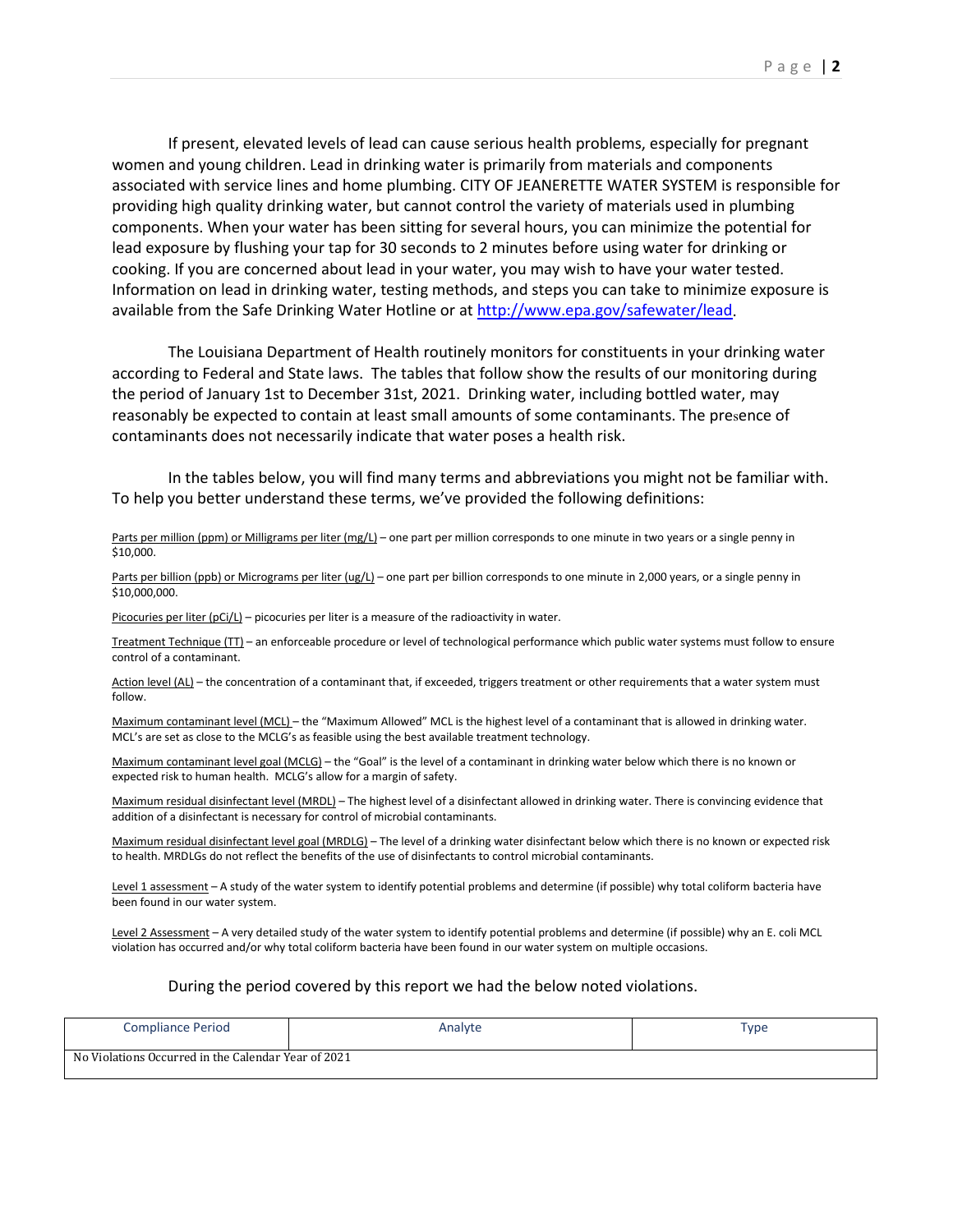Our water system tested a minimum of 7 samples per month in accordance with the Total Coliform Rule for microbiological contaminants. With the microbiological samples collected, the water system collects disinfectant residuals to ensure control of microbial growth.

| Disinfectant | Date | <b>HighestRAA</b>            | Unit | Range      | <b>MRDL</b> | <b>MRDLG</b> | <b>vpical</b><br>Source                  |
|--------------|------|------------------------------|------|------------|-------------|--------------|------------------------------------------|
| CHLORAMINE   | 2021 | $\sim$ $\sim$<br>۔۔۔۔<br>___ | ppm  | 0 -<br>4.4 |             |              | Water additive used to control microbes. |

In the tables below, we have shown the regulated contaminants that were detected. Chemical Sampling of our drinking water may not be required on an annual basis; therefore, information provided in this table refers back to the latest year of chemical sampling results. To determine compliance with the primary drinking water standards, the treated water is monitored when a contaminant is elevated in the source water.

| <b>Source Water Regulated</b><br>Contaminants | Collection<br>Date | <b>Highest</b><br>Value | Range            | Unit | <b>MCL</b> | <b>MCLG</b> | <b>Typical Source</b>                                                                                                           |
|-----------------------------------------------|--------------------|-------------------------|------------------|------|------------|-------------|---------------------------------------------------------------------------------------------------------------------------------|
| <b>BARIUM</b>                                 | 5/24/2021          | 0.93                    | $0.69 -$<br>0.93 | ppm  |            |             | Discharge of drilling wastes; Discharge from<br>metal refineries; Erosion of natural deposits                                   |
| <b>FLUORIDE</b>                               | 5/24/2021          | 0.1                     | 0.1              | ppm  | 4          | -4          | Erosion of natural deposits; Water additive<br>which promotes strong teeth; Discharge from<br>fertilizer and aluminum factories |

| <b>Treated Water Regulated</b><br><b>Contaminants</b> | Collection<br>Date | Highest<br>Value | Range     | Unit | <b>MCL</b> | <b>MCLG</b> | <b>Typical Source</b>                                                                             |
|-------------------------------------------------------|--------------------|------------------|-----------|------|------------|-------------|---------------------------------------------------------------------------------------------------|
| NITRATE-NITRITE                                       | 5/24/2021          | 0.2              | $0 - 0.2$ | ppm  | 10         | 10          | Runoff from fertilizer use; Leaching from<br>septic tanks, sewage; Erosion of natural<br>deposits |

| Source Water Radiological<br>Contaminants      | Collection<br>Date | <b>Highest</b><br>Value | Range            | Unit  | <b>MCL</b> | <b>MCLG</b> | <b>Typical Source</b>       |
|------------------------------------------------|--------------------|-------------------------|------------------|-------|------------|-------------|-----------------------------|
| <b>COMBINED RADIUM (-226</b><br>$& -228$       | 4/26/2021          | 5.5                     | $2.07 -$<br>5.5  | pCi/l |            | $\Omega$    | Erosion of natural deposits |
| <b>GROSS ALPHA PARTICLE</b><br><b>ACTIVITY</b> | 5/24/2021          | 2.62                    | $2.54 -$<br>2.62 | pCi/l |            |             | Erosion of natural deposits |

| <b>Treated Water</b><br><b>Radiological Contaminants</b> | Collection<br>Date | <b>Highest</b><br>Value | Range            | Unit  | <b>MCL</b> | <b>MCLG</b> | <b>Typical Source</b>              |
|----------------------------------------------------------|--------------------|-------------------------|------------------|-------|------------|-------------|------------------------------------|
| <b>COMBINED RADIUM (-226</b><br>$& -228$                 | 10/15/202          | 2.67                    | $1.33 -$<br>2.67 | pCi/l |            |             | <b>Erosion of natural deposits</b> |

| Lead and<br>Copper     | Date        | 90 <sup>TH</sup><br>Percentile | Range     | Unit | <b>AL</b> | <b>Sites</b><br><b>Over AL</b> | <b>Typical Source</b>                                                                                        |
|------------------------|-------------|--------------------------------|-----------|------|-----------|--------------------------------|--------------------------------------------------------------------------------------------------------------|
| COPPER,<br><b>FREE</b> | 2019 - 2021 | 0.1                            | $0 - 0.6$ | ppm  | 1.3       | 0                              | Corrosion of household plumbing systems;<br>Erosion of natural deposits; Leaching from wood<br>preservatives |
| LEAD                   | 2019 - 2021 |                                | $0 - 11$  | ppb  | 15        | 0                              | Corrosion of household plumbing systems;<br>Erosion of natural deposits                                      |

| <b>Disinfection</b><br><b>Byproducts</b> | Sample Point           | Period | <b>Highest</b><br>LRAA | Range          | Unit | <b>MCL</b> | MCLG | <b>Typical Source</b>                        |
|------------------------------------------|------------------------|--------|------------------------|----------------|------|------------|------|----------------------------------------------|
| TOTAL HALOACETIC<br>ACIDS (HAA5)         | MAIN STREET - EAST END | 2021   |                        | $5.9 -$<br>5.9 | ppb  | 60         |      | By-product of drinking<br>water disinfection |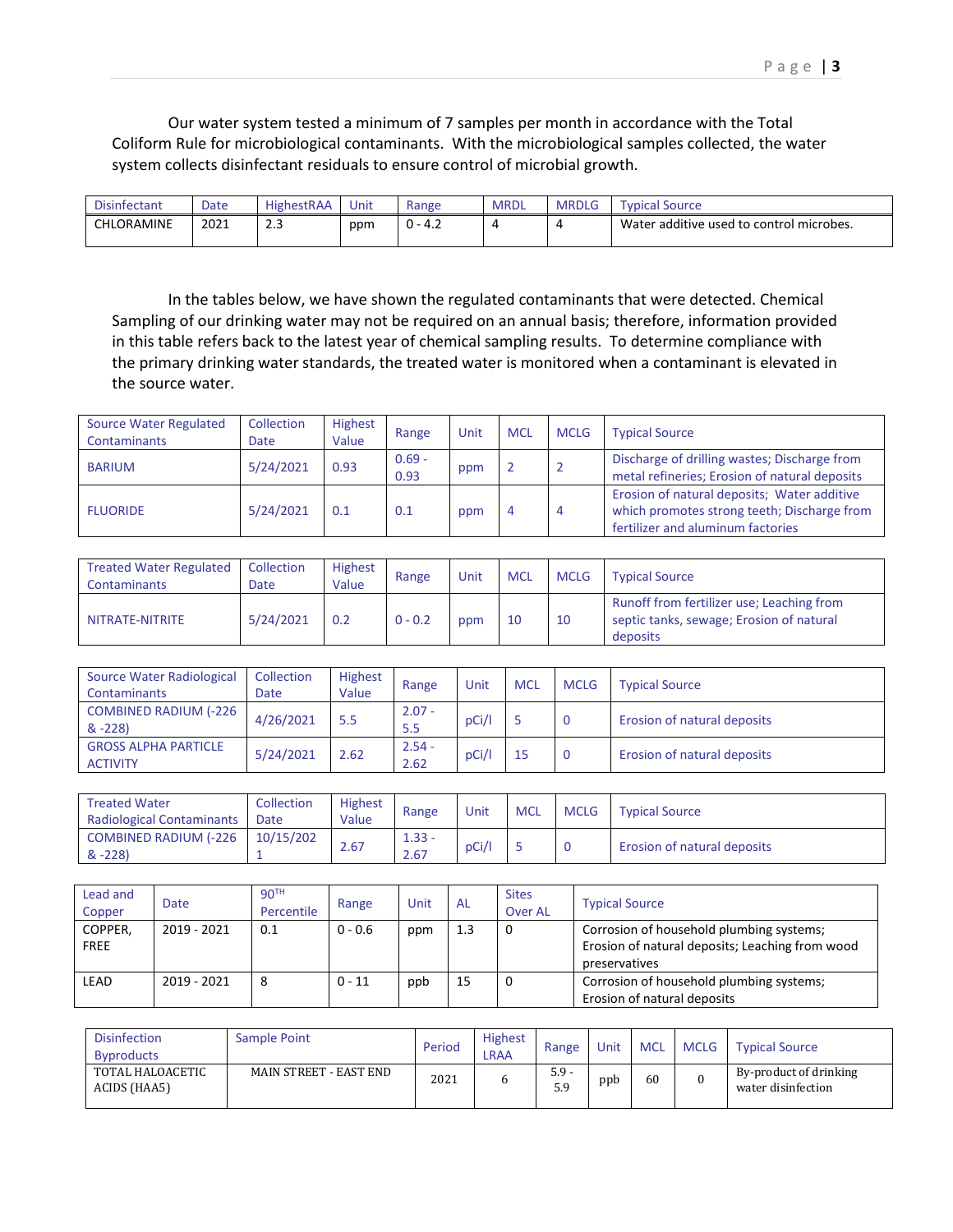| TOTAL HALOACETIC<br>ACIDS (HAA5) | MAIN STREET - WEST END | 2021 | $7 - 7$        | ppb | 60 | By-product of drinking<br>water disinfection |
|----------------------------------|------------------------|------|----------------|-----|----|----------------------------------------------|
| <b>TTHM</b>                      | MAIN STREET - EAST END | 2021 | $8.4 -$<br>8.4 | ppb | 80 | By-product of drinking<br>water chlorination |
| <b>TTHM</b>                      | MAIN STREET - WEST END | 2021 | $9.2 -$<br>9.2 | ppb | 80 | By-product of drinking<br>water chlorination |

| <b>Source Secondary</b><br><b>Contaminants</b> | <b>Collection Date</b> | <b>Highest Value</b> | Range          | Unit | <b>SMCL</b> |
|------------------------------------------------|------------------------|----------------------|----------------|------|-------------|
| ALUMINUM                                       | 5/24/2021              | 0.07                 | $0.04 - 0.07$  | MG/L | 0.2         |
| <b>CHLORIDE</b>                                | 5/24/2021              | 637                  | $403 - 637$    | MG/L | 250         |
| <b>IRON</b>                                    | 5/24/2021              | 2.91                 | $1.55 - 2.91$  | MG/L | 0.3         |
| <b>MANGANESE</b>                               | 5/24/2021              | 0.26                 | $0.25 - 0.26$  | MG/L | 0.05        |
| <b>PH</b>                                      | 5/24/2021              | 7.16                 | $7.09 - 7.16$  | PH   | 8.5         |
| <b>SILVER</b>                                  | 5/24/2021              | 0.035                | $0.01 - 0.035$ | MG/L | 0.1         |

| <b>Treated Secondary</b><br>Contaminants | <b>Collection Date</b> | <b>Highest Value</b> | Range | Unit | <b>SMCL</b> |
|------------------------------------------|------------------------|----------------------|-------|------|-------------|
| <b>IRON</b>                              | 10/15/2021             | 0.45                 | 0.45  | MG/L | 0.3         |
| MANGANESE                                | 10/15/2021             | 0.22                 | 0.22  | MG/L | 0.05        |

| Unresolved significant deficiencies that were identified during a survey done on the water system are shown below. |                                  |             |                                                                |           |                                                                                                                            |
|--------------------------------------------------------------------------------------------------------------------|----------------------------------|-------------|----------------------------------------------------------------|-----------|----------------------------------------------------------------------------------------------------------------------------|
| Date<br>Identified                                                                                                 | Facility                         | Code        | <b>Activity</b>                                                | Due Date  | <b>Description</b>                                                                                                         |
| 07/12/2021                                                                                                         | TREATMENT<br>PLANT <sub>#4</sub> | 20OT1<br>01 | <b>GWR ADDRESS TT45</b><br><b>DEFICIENCIES</b>                 | 11/4/2021 | LAC 51:XII.319.D.24 - System shall ensure that no<br>critical water system component is in poor condition<br>or defective. |
| 07/12/2021                                                                                                         | TREATMENT<br>PLANT <sub>#4</sub> | 200T1<br>01 | <b>GWR APPROVED</b><br><b>CORRECTIVE ACTION</b><br><b>PLAN</b> | 11/4/2022 | LAC 51:XII.319.D.24 - System shall ensure that no<br>critical water system component is in poor condition<br>or defective. |

+++++++++++++++Environmental Protection Agency Required Health Effects Language+++++++++++++++ Some people may be more vulnerable to contaminants in drinking water than the general population. Immuno-compromised persons such as persons with cancer undergoing chemotherapy, persons who have undergone organ transplants, people with HIV/AIDS or other immune system disorders, some elderly, and infants can be particularly at risk from infections. These people should seek advice about drinking water from their health care providers. EPA/CDC guidelines on appropriate means to lessen the risk of infection by Cryptosporidium and other microbial contaminants are available from the Safe Drinking Water Hotline (800–426–4791).

Additional Required Health Effects Language:

Coliforms are bacteria that are naturally present in the environment and are used as an indicator that other, potentially-harmful, bacteria may be present. Coliforms were found in more samples than allowed and this was a warning of potential problems.

Some people who drink water containing radium 226 or 228 in excess of the MCL over many years may have an increased risk of getting cancer.